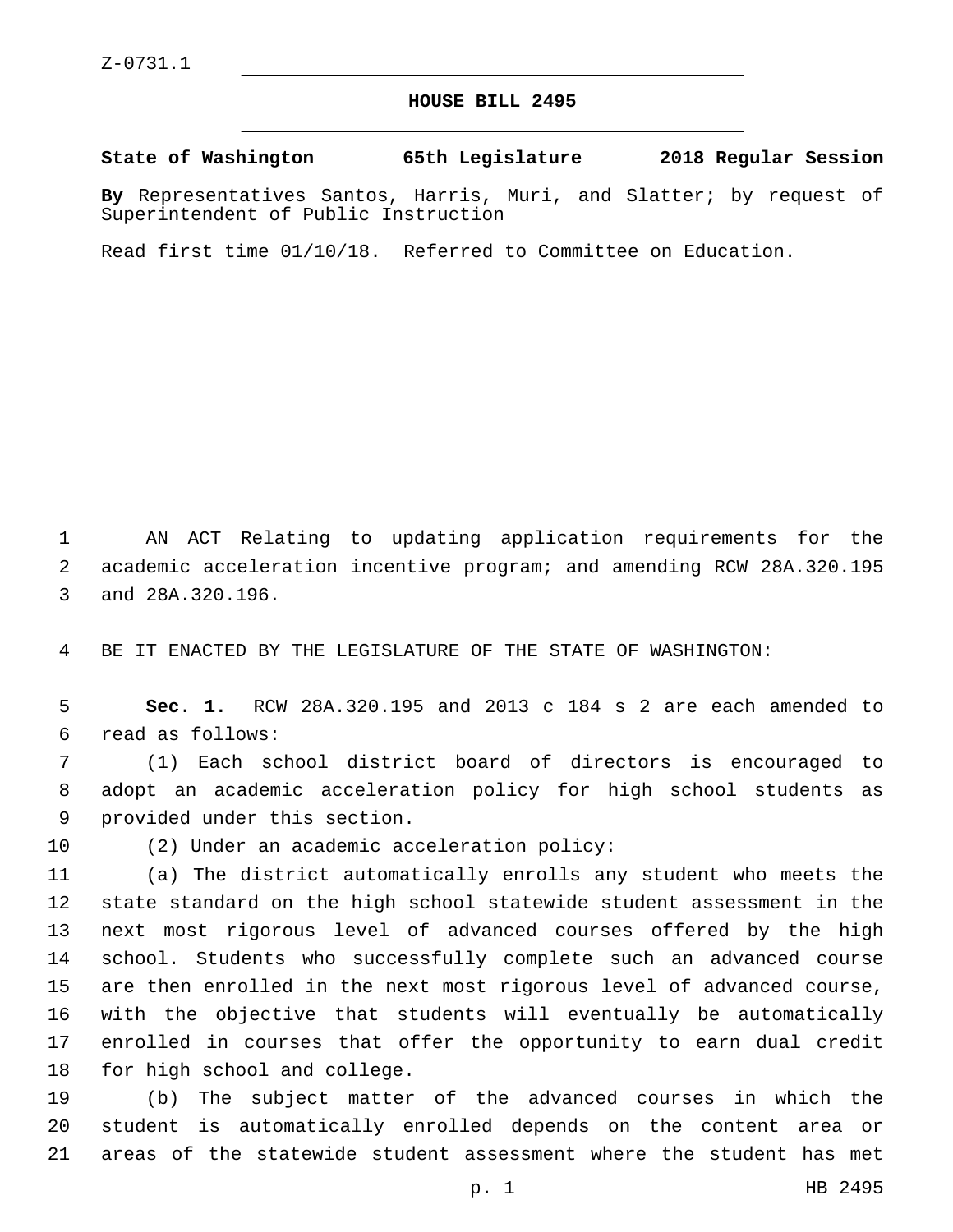1 the state standard. Students who meet the state standard on ((both 2 end-of-course)) the tenth grade mathematics assessment((s)) are considered to have met the state standard for high school mathematics and may be eligible for advanced courses in mathematics, science, or 5 computer science. Students who meet the state standard in both reading and writing are eligible for enrollment in advanced courses in English, social studies, humanities, and other related subjects.

 (c) The district must notify students and parents or guardians regarding the academic acceleration policy and the advanced courses 10 available to students.

 (d) The district must provide a parent or guardian with an opportunity to opt out of the academic acceleration policy and enroll 13 a student in an alternative course.

 **Sec. 2.** RCW 28A.320.196 and 2015 c 202 s 2 are each amended to 15 read as follows:

 (1) Subject to funds appropriated specifically for this purpose, the academic acceleration incentive program is established as provided in this section. The intent of the legislature is that the 19 funds awarded under the program be used to ((support)) increase equitable access to dual credit opportunities, such as supporting teacher training, curriculum, technology, examination fees, textbook fees, and other costs associated with offering dual credit courses to high school students, including transportation for running start students to and from the institution of higher education as defined 25 in RCW 28A.600.300.

 (2) The office of the superintendent of public instruction shall allocate half of the funds appropriated for the purposes of this section on a competitive basis to provide one-time grants, renewable 29 for one additional year, for high schools to expand the availability 30 of dual credit courses. ((To be eligible for a grant, a school district must have adopted an academic acceleration policy as 32 provided under RCW 28A.320.195.)) In making grant awards, the office of the superintendent of public instruction must give priority to grants for high schools with a high proportion of low-income students, high schools identified as having high disproportionality in their dual credit enrollment data, and high schools seeking to develop new capacity for dual credit courses rather than proposing 38 marginal expansion of current capacity.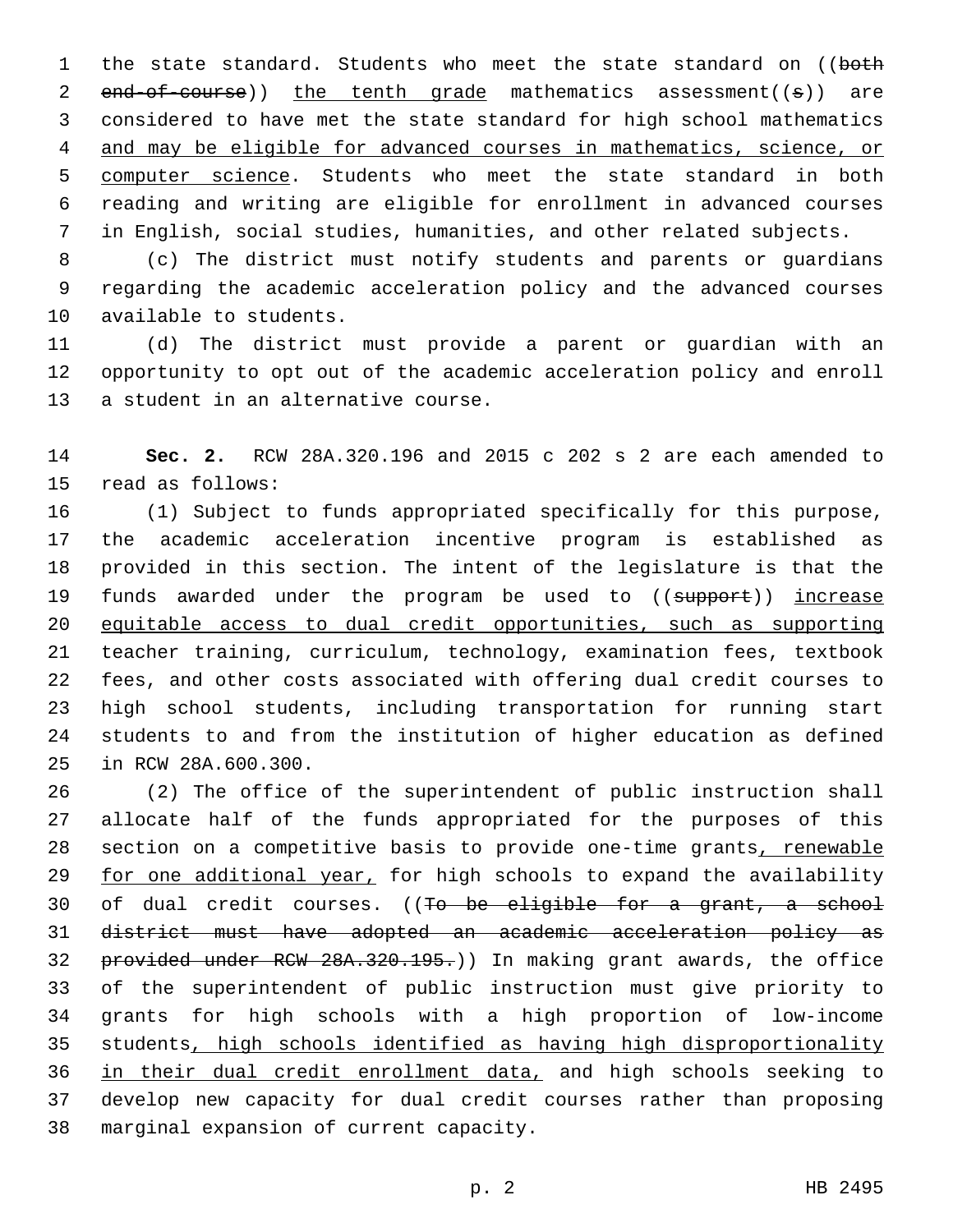(3) The office of the superintendent of public instruction shall allocate half of the funds appropriated for the purposes of this section to school districts as an incentive award for each student who earned dual high school and college credit, as described under subsection (4) of this section, for courses offered by the district's high schools during the previous school year. School districts must distribute the award to the high schools that generated the funds, to be used in ways that increase equitable access to dual credit. The award amount for low-income students eligible to participate in the federal free and reduced-price meals program who earn dual credits must be set at one hundred twenty-five percent of the base award for other students. A student who earns more than one dual credit in the same school year counts only once for the purposes of the incentive 14 award.

 (4) For the purposes of this section, the following students are considered to have earned dual high school and college credit in a 17 course offered by a high school:

 (a) Students who achieve a score of three or higher on an AP 19 examination;

 (b) Students who achieve a score of four or higher on an 21 examination of the international baccalaureate diploma ((programme)) 22 program;

 (c) Students who successfully complete a Cambridge advanced international certificate of education examination;

 (d) Students who successfully complete a course through the college in the high school program under RCW 28A.600.290 and are 27 awarded college credit by the partnering institution of higher 28 education; and

 (e) Students who satisfy the dual enrollment and class 30 performance requirements to earn college credit through a ((tech 31 prep)) career and technical education dual credit course.

 (5) If a high school provides access to online courses for students to earn dual high school and college credit at no cost to the student, such a course is considered to be offered by the high 35 school.

 (6) The office of the superintendent of public instruction shall report to the education policy committees and the fiscal committees of the legislature, by January 1st of each year, information about the demographics of the students earning dual credits in the schools